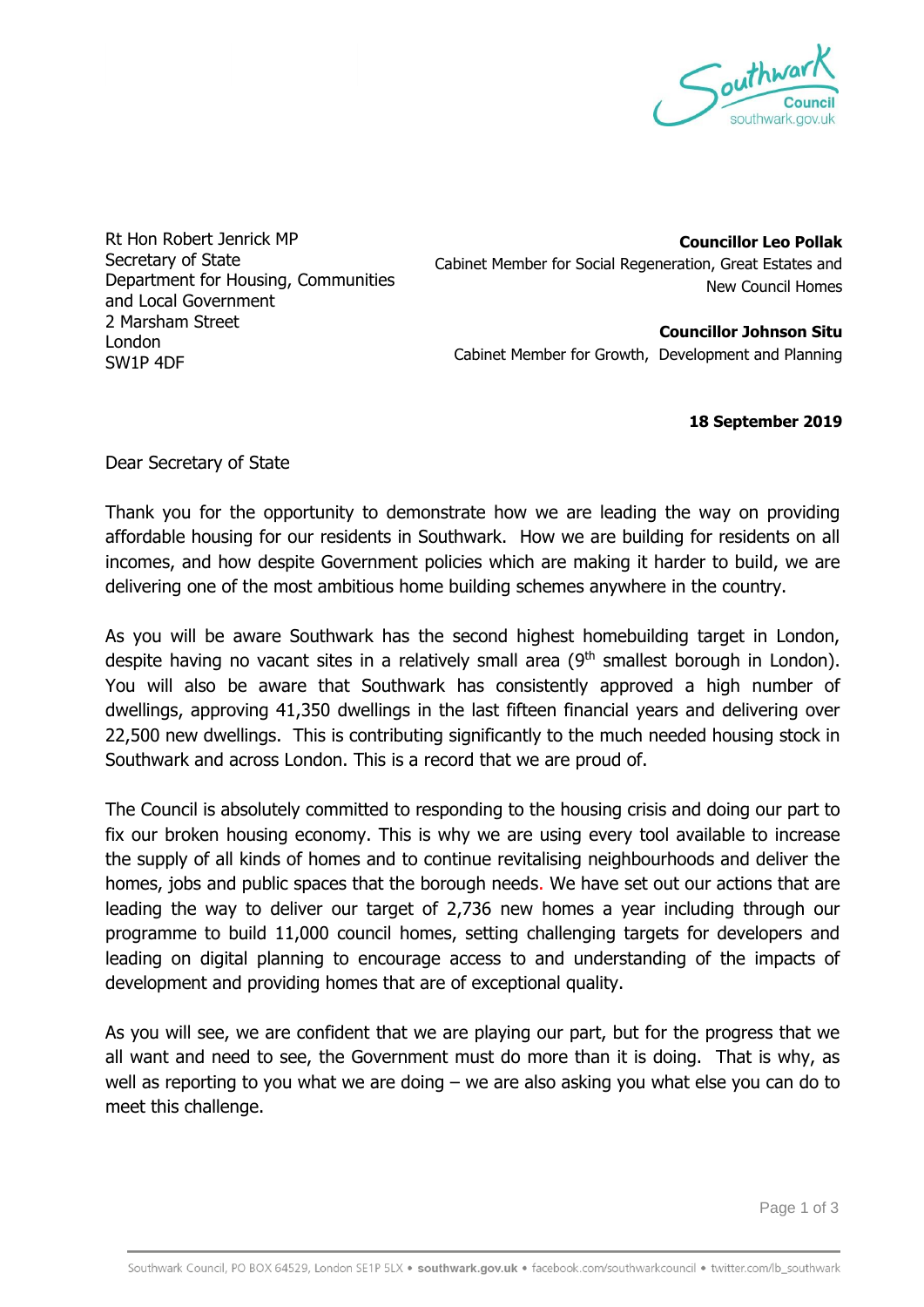We call on the government to:

- 1. Allocate significant new grant monies to the housing budget nationally, with greater emphasis towards funding for house-building rather than mortgage support. Linking social rent grant linked to build costs (where it currently pays for less than a third of construction costs), and housing investment recorded in HM Treasury accounts as an infrastructure item;
- 2. Right to buy is contributing the loss of affordable housing and it is no longer working in a way that it was intended. Local authorities to keep all Right to Buy receipts to use to provide replacement housing, and combine with grant and other funding sources. The Government should also allow where necessary councils the flexibility to suspend Right to Buy as a policy for local authority housing;
- 3. Create specific funds for local authority affordable and social house building supported by skills funding as by the Mayor of London;
- 4. Councils should be allowed to provide new homes without restrictions from Government through the Housing Revenue Account, borrowing against assets as well as rents;
- 5. Recognise that the current approach to viability is not working as a test for the delivery of the range of homes required, is not fairly balanced to meet public provision, and supporting for the use of public viability benchmarking tools;
- 6. Consider how land value capture can fund affordable homes, including reforming the Land Compensation Code to ensure affordable land can be secured for affordable housing;
- 7. Reverse the permitted development rights freedoms which currently allow new dwellings to be developed without planning permission, bringing such developments into full planning control with associated requirements;
- 8. Return the provision of public bodies to have first refusal of land being sold by other public bodies at public values;
- 9. Government should prioritise transport infrastructure investment that supports new housing;
- 10. Any track record of non-delivery can be considered as a material planning consideration when determining planning applications.

We are happy to report on our progress but are concerned that the Government appears to be criticising councils for a failure of delivery while not recognising their role in the housing

Page 2 of 3